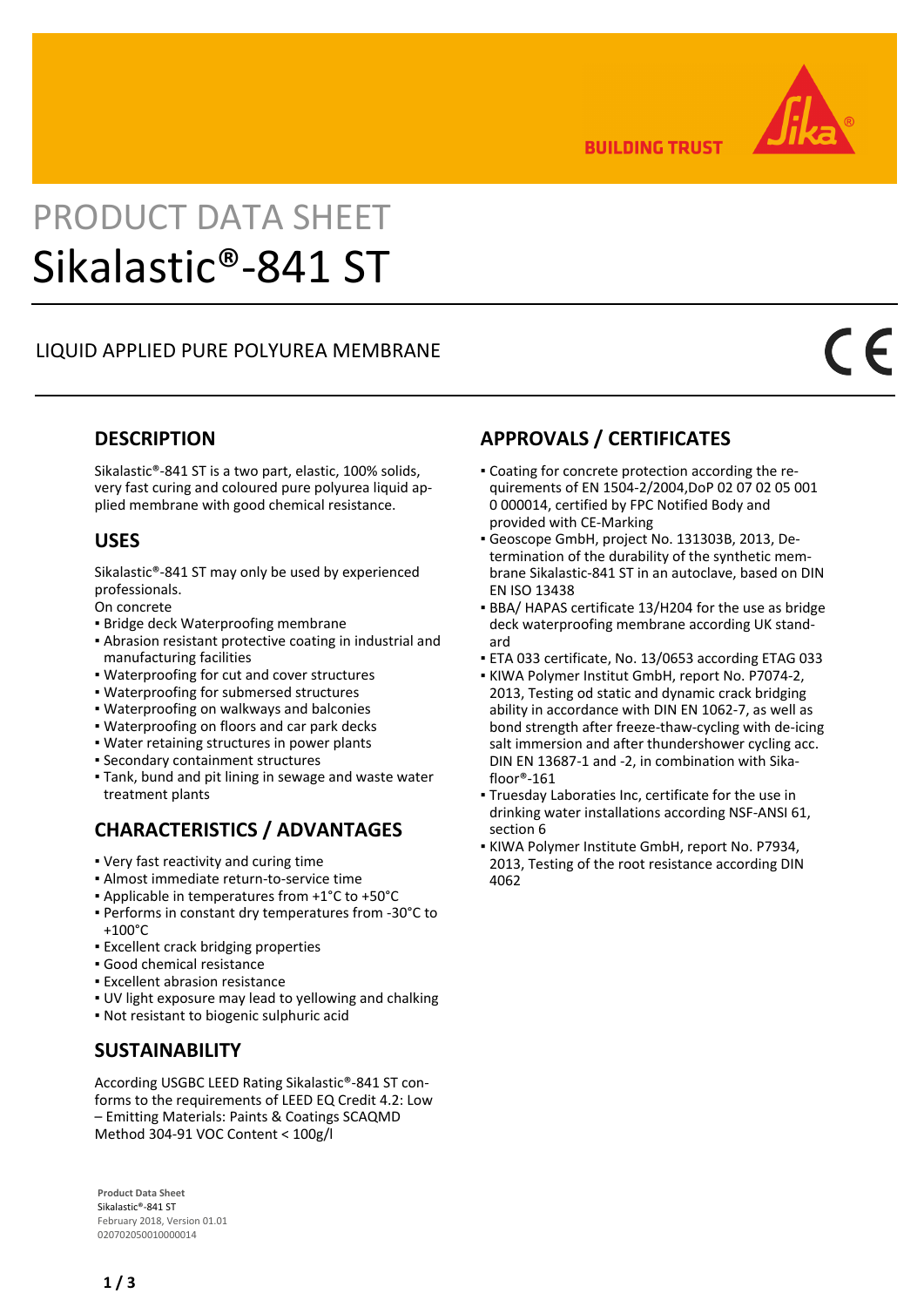#### **PRODUCT INFORMATION**

| <b>Chemical base</b>      | pure Polyurea                                                                                                                                                                                |                                                 |                                                                    |  |
|---------------------------|----------------------------------------------------------------------------------------------------------------------------------------------------------------------------------------------|-------------------------------------------------|--------------------------------------------------------------------|--|
| Packaging                 | Part A (Isocyanate)<br>Part B (Amine)                                                                                                                                                        |                                                 | 212 kg drums approx. 189 litres<br>191 kg drums approx. 189 litres |  |
| Appearance / Colour       | Part A<br>Part B<br>Grey, approx. RAL 7005                                                                                                                                                   | clear<br>grey                                   |                                                                    |  |
| <b>Shelf life</b>         | 12 month from date of production                                                                                                                                                             |                                                 |                                                                    |  |
| <b>Storage conditions</b> | The packaging must be stored properly in original, unopend and undam-<br>aged sealed packaging, in dry conditions at temperatures between +5°C<br>and +30°C. Protected from direct sunlight. |                                                 |                                                                    |  |
| <b>Density</b>            | approx. $1.12$ kg/l<br>Part A<br>approx. 1.01 kg/l<br>Part B<br>Density values determined at +20°C                                                                                           |                                                 |                                                                    |  |
| Solid content             | $\sim$ 99%                                                                                                                                                                                   |                                                 |                                                                    |  |
| <b>Viscosity</b>          | <b>Temperature</b><br>$+20^{\circ}$ C<br>$+25^{\circ}$ C                                                                                                                                     | Part A<br>approx. 1200 mPas<br>approx. 750 mPas | Part B<br>approx. 800 mPas<br>approx. 500 mPas                     |  |

| <b>TECHNICAL INFORMATION</b>  |                                      |                                                                          |                                    |  |
|-------------------------------|--------------------------------------|--------------------------------------------------------------------------|------------------------------------|--|
| <b>Shore D Hardness</b>       | $^{\sim}45 - 50$                     |                                                                          | (DIN 53505)                        |  |
| <b>Mechanical Resistance</b>  | $\approx$ 230 mg<br>$^{\sim}$ 100 mg | H <sub>22</sub> / 1000 g / 1000 cy<br>H <sub>17</sub> / 1000 g / 1000 cy | $(ISO 5470-1)$                     |  |
| <b>Tensile Strength</b>       | $>15$ N/mm <sup>2</sup>              |                                                                          | (DIN 53504)                        |  |
| <b>Elongation at Break</b>    | $~\sim$ 360 %                        |                                                                          | (DIN 53504)                        |  |
| <b>Crack Bridging Ability</b> | Class A5                             | Static                                                                   | (DIN EN 1062-7)<br>(DIN EN 1062-7) |  |
|                               | Class B4.2                           | Dynamic                                                                  |                                    |  |

## **APPLICATION INFORMATION**

| <b>Mixing Ratio</b>               | Part A : Part B = $1:1$ volume                                                       |  |  |
|-----------------------------------|--------------------------------------------------------------------------------------|--|--|
| Consumption                       | approx. 1.05 kg / $m2$ / mm                                                          |  |  |
| <b>Layer Thickness</b>            | >2mm                                                                                 |  |  |
| <b>Product Temperature</b>        | $> +65^{\circ}$ C                                                                    |  |  |
| <b>Ambient Air Temperature</b>    | $-20^{\circ}$ C $+50^{\circ}$ C                                                      |  |  |
| <b>Relative Air Humidity</b>      | $< 85\%$                                                                             |  |  |
| <b>Substrate Temperature</b>      | $+1^{\circ}$ C $+50^{\circ}$ C<br>$\geq$ 3°C above dew point, beware of condensation |  |  |
| <b>Curing Time</b>                | 24 h $/$ +20 $^{\circ}$ C                                                            |  |  |
| <b>Gel time</b>                   | $~^{\circ}$ 11 sec / + 20 $^{\circ}$ C                                               |  |  |
| <b>Waiting Time / Overcoating</b> | 1 to 2 min $/ +20^{\circ}$ C                                                         |  |  |





**BUILDING TRUST**